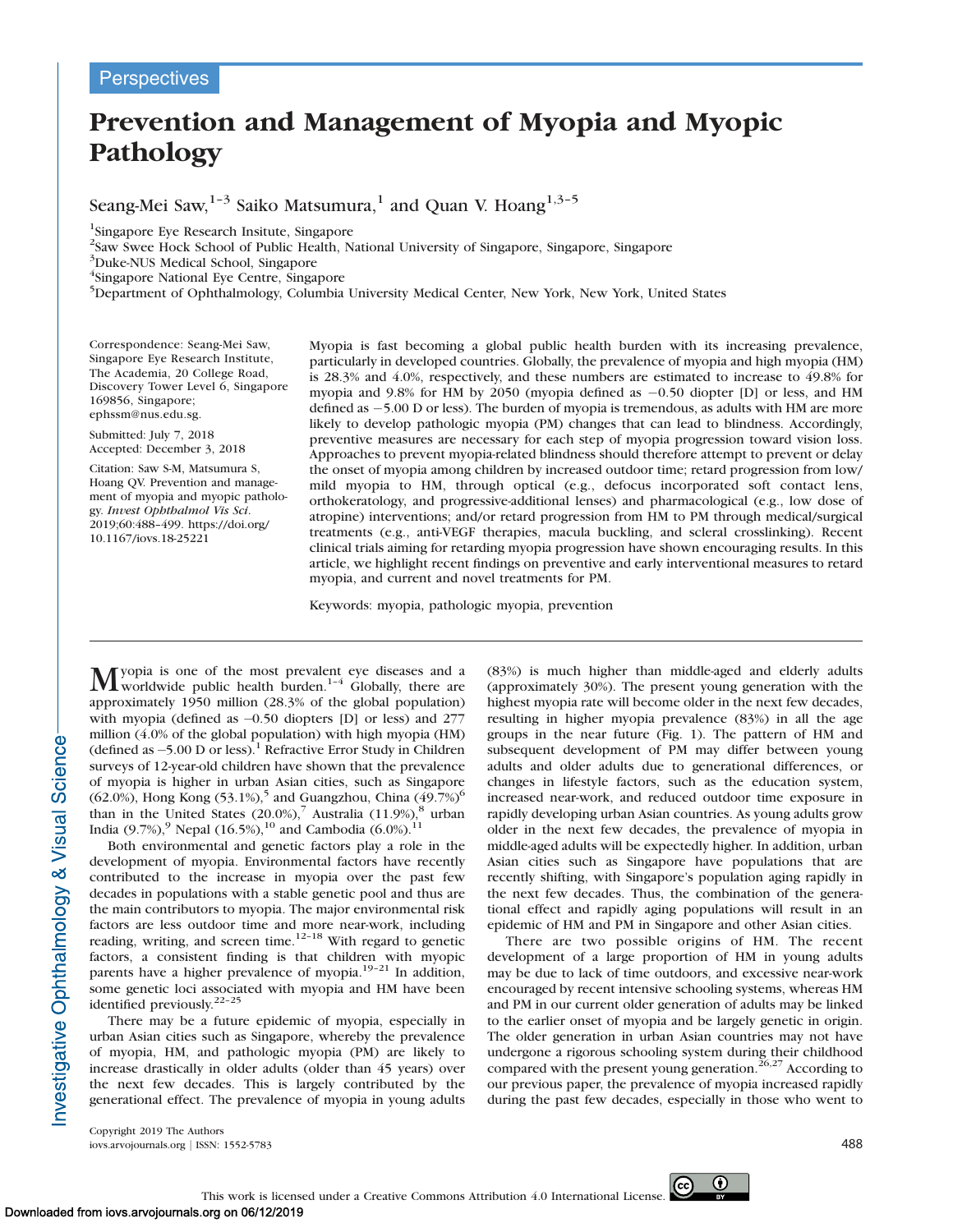

FIGURE 1. Future epidemic of myopia and high myopia in Singapore (in 2050).

elementary school in the 1980s (born after 1970).<sup>26</sup> The education system was expanded after Singapore's independence in 1965, and the new education system was introduced in 1978. These changes, together with increasingly intensive schooling, may have contributed to the increase in myopia prevalence, whereas the genetic contribution to the pandemic myopia is likely to be less in this younger generation.

In HM, not only would there be marked scleral thinning in these extremely elongated eyes,<sup>28,29</sup> but some eyes may also thin to the extent that local outpouchings, called staphylomas, form. A greater grade of staphyloma is associated with further eye elongation,<sup>30</sup> as well as more severe and progressive myopic macular degeneration (MMD). $31-33$  Staphyloma formation or development of MMD signifies the transition from HM to PM.

The burden of myopia is tremendous, as adults with HM are more likely to develop PM changes. With regard to Singapore, population-based studies have shown a higher prevalence of HM in adults in Singapore (10%) compared with other East Asian (2%–4%) or Western countries (2%–3%).<sup>34</sup> In the same vein, the rates of HM are linked to the prevalence of myopia.<sup>35</sup> Thus, in countries such as Singapore where the prevalence rate of myopia is high, the rates of HM and PM will be expectedly higher.<sup>3</sup>

PM is more common in eyes with HM worse than -5.0 D or axial length (AL) >26 mm, although moderate myopia or shorter ALs do not always exclude the possibility of PM lesions. PM is classified in order of increasing severity: no macula degenerative lesion (category 0); tessellated fundus only (category 1); diffuse chorioretinal atrophy (category 2); patchy chorioretinal atrophy (category 3); and macular atrophy (category 4) based on the International META-PM classification in recent studies (Fig. 2). Two population-based studies in China, the Beijing Eye Study<sup>37</sup> and the Handan Eye Study,  $38$ have shown that the prevalence of PM increased from 1% and 19% in moderate myopia, respectively, to approximately 70% in HM ( $\le$  - 9.0 D).<sup>39</sup> In Singaporean adults aged 40 to 80 years, Chang et al.<sup>40</sup> reported higher prevalence rates of peripapillary atrophy (81.2%) and optic disc tilt (57.4%), as well as macular changes, such as staphyloma and chorio-retinal atrophy, which

increased from 11% to 13% in adults (aged <50 years) to 40% in older adults (>60 years).

In the Rotterdam Study of adults older than 55 years, the major cause of visual impairment in highly myopic adults was  $MMD<sup>41</sup>$  In the Beijing Eye Study, of 4439 adults older than 40 years, the most frequent cause of low vision/blindness was cataract followed by degenerative myopia.<sup>42</sup> Similar results were reported in a population-based study of 3870 adults conducted in Tajimi, Japan.<sup>43</sup> Other studies have also consistently reported that PM is the major cause of low vision or blindness in European<sup>44,45</sup> and Asian populations.<sup>46–48</sup> In contrast to uncorrected myopia, the visual impairment caused by PM is not correctable and can lead to irreversible vision loss. Thus, PM has a great adverse impact on visual function, quality of life, and emotional well-being. A previous cross-sectional study carried out in Japan on 200 adults with PM using a selfrated 52-item health-related quality-of-life questionnaire confirmed that PM reduces the functional status in daily life.<sup>49</sup> It is hence of great importance to identify myopic patients with high risk of future PM development, toward whom preventive and early interventional measures can then be targeted.

Approaches to prevent myopic pathology should therefore attempt to prevent or delay myopia onset, retard progression from low/mild myopia to HM, and/or retard progression from HM to PM.

#### SOLUTION 1: EARLY-STAGE INTERVENTIONS: OUTDOOR TIME TO PREVENT EARLY-ONSET MYOPIA

In the past decade, the relationship between time outdoors and myopia onset has been documented in several epidemiologic studies.<sup>50-54</sup> The prevalence of myopia in Chinese children aged 6 years was significantly lower in Sydney  $(3.3\%)$  than in Singapore  $(29.1\%)$ .<sup>55,56</sup> The outdoor time was 13.8 hours per week in Sydney compared with 3 hours per week in Singapore. Several cross-sectional<sup>20,56–59</sup> and cohort studies<sup>53,60-64</sup> have addressed the protective role increased outdoor time has on the prevention of myopia onset. Randomized controlled trials for myopia control with outdoor light interventions are summarized in Table 1. A randomized trial of 952 schoolchildren in China showed that a 40 minutes per day outdoor intervention decreased myopia onset by 9% after 3 years.<sup>61</sup> Another intervention study in Taiwan showed that 80 minutes per day of intermittent outdoor time during recess decreased myopia onset by up to 9% in only 1 year.<sup>62</sup>

There are several possible mechanisms by which time spent outdoors may protect against myopia onset.<sup>50-54</sup> In animal studies, experiments in chicken and nonhuman primate animal models have shown that high illuminance levels of light (>15,000 Lux) can slow or even stop the development of experimentally induced myopia.<sup>65-68</sup> Another hypothesis is that the pupillary miosis that occurs while viewing distant objects outdoors results in less image blur and peripheral hyperopic defocus.<sup>69</sup>

Evidence from both animal and human studies has shown that ambient light exposure plays an important role in controlling eye growth. Portable light exposure measurement devices were used to track the light level. A recent longitudinal observational study using Actiwatch revealed that greater daily light exposure was associated with less axial eye growth over the 18-month period among 101 children aged 10 to 15 years.<sup>70</sup> A novel fitness tracker (FitSight) was developed by S.M. Saw (Taiwan patent application No.104110280) to record light levels and encourage children to increase time spent outdoors; and has been evaluated in the FitSight study of 23 children,<sup>71</sup> and other Singapore myopia studies. The children were also given a 1-week outdoor activity diary to complete.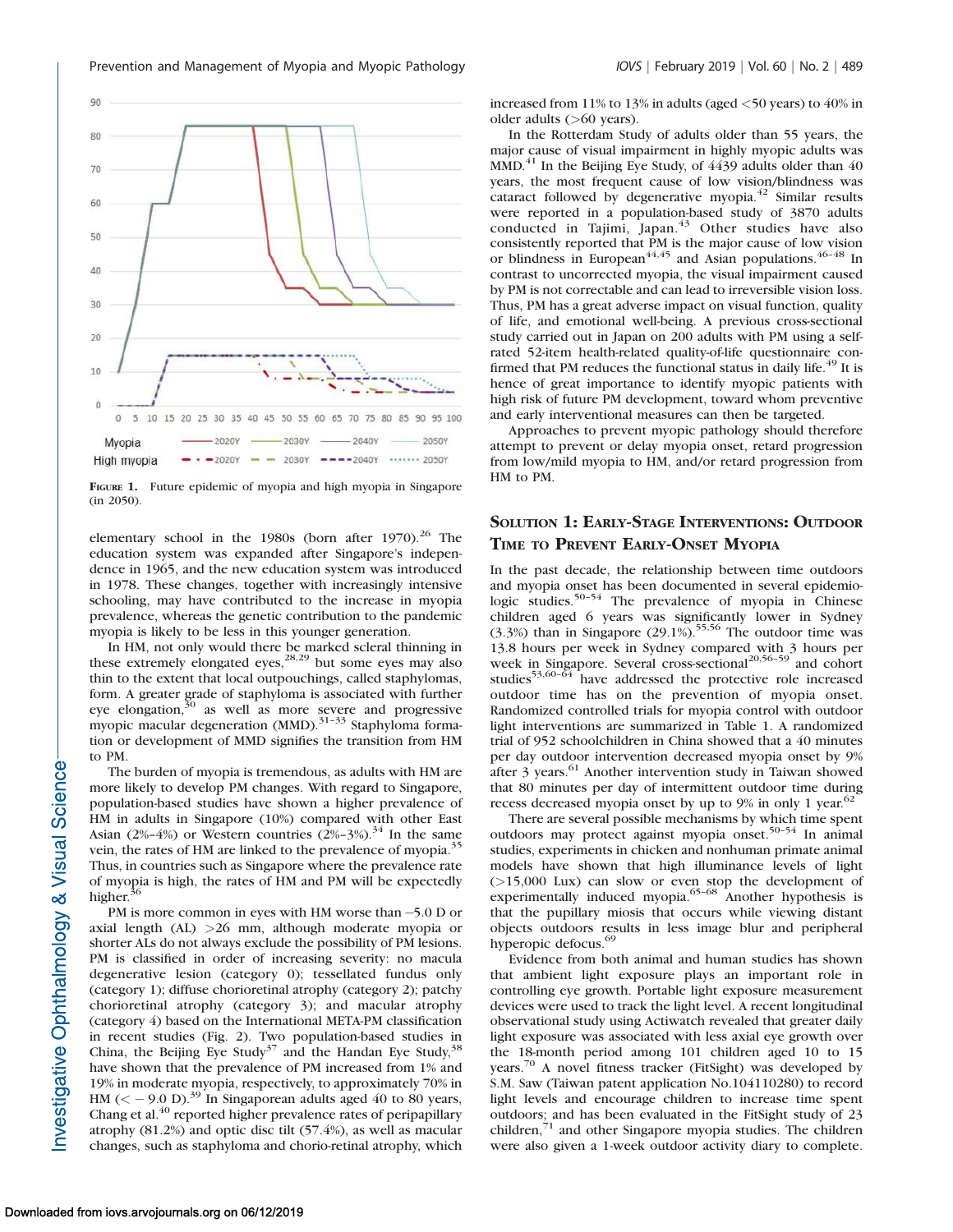A. Category 2: Diffuse atrophy D. Staphyloma (Type II) B. Category 3: Patchy atrophy E. Category 2 with Lacquer crack C. Category 4: Macula atrophy

FIGURE 2. Examples of fundus photographs based on the International Classification of Myopia Maculopathy. (A) Diffuse atrophy (Category 2). (B) Patchy atrophy (Category 3). (C) Macula atrophy (Category 4). (D) Left fundus of a 61-year-old Malaysian man with SE-18.25 D and an AL 31.73 mm presenting staphyloma (Type II). (E) Right fundus of a 55-year-old Malaysian woman with SE -13.75 D and an AL 28.24 mm presenting category 2 with lacquer crack (black arrow).

The daily and weekly pattern and regularity of light levels from the watch provide insight on outdoor behavior patterns. Results have shown that children spend more time outdoors on weekends compared with weekdays. Interestingly, children in Singapore go outdoors in episodes or spurts of approximately 20 minutes 6 to 8 times per day. The top outdoor activities from the diaries were walking, playing at the park, and running in younger children; as well as walking, running, and ballgames in teenage children.

More detailed evaluation of outdoor activity patterns in further studies will inform government, schools, and health policy makers on appropriate nationwide outdoor programs. In urbanized Asian countries with more indoor-centric lifestyles, the increase in outdoor time will provide public health benefits. Children are encouraged to engage in outdoor activities for at least 2 hours per day and at least 14 hours per week.<sup>60</sup> Outdoor programs in schools may encompass the adoption of outdoor activities within the school, such as science classes conducted outdoors, school assemblies in an outdoor setting, or time during recess for outdoor play. Community-based outdoor sports classes for children and the construction of age-relevant playgrounds may be rolled out. Furthermore, spending more time outdoors has other benefits.

Children may exercise more, as most outdoor time is often spent at play or sports. The increased physical activity will prevent obesity and decrease the risks of chronic diseases, such as diabetes, hypertension, heart disease, and cancer later in life. In addition, children will have better emotional health with lower levels of depression, anxiety, and stress. In encouraging children to increase time spent outdoors, the engagement and support from governments in establishing community-wide outdoor programs is essential.

As for another environmental risk factor for myopia, excessive near-work is also considered important. The Sydney myopia study evaluated 2103 children with myopia onset at ages 6 and 12 years and reported myopic children performed significantly more near-work (19.4 vs. 17.6 hours per week, respectively;  $P = 0.02$ ) in the younger cohort.<sup>53</sup> It suggests that less time spent on near-work may prevent or delay the onset of myopia, particularly in younger children. However, as an interventional measure, decreasing study time may not be entirely practical because educational success is heavily stressed, especially in East Asian countries, in which there is a belief that effort rather than innate ability is the key to success.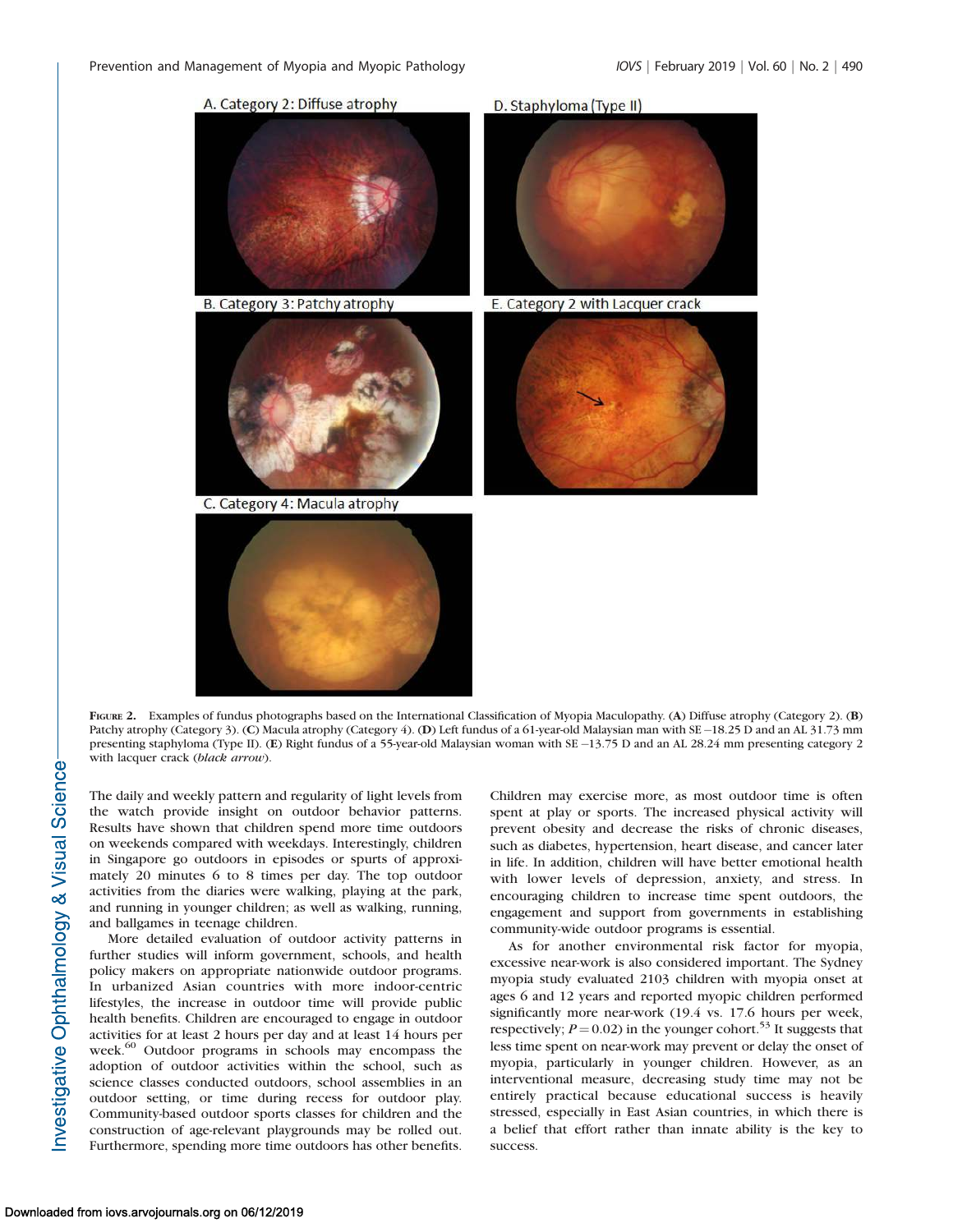|  |  | TABLE 1. Summary of Evidence From Randomized Controlled Trials for Myopia Control With Outdoor Light Interventions |
|--|--|--------------------------------------------------------------------------------------------------------------------|
|  |  |                                                                                                                    |

| Study:                                  | Authors, Year Study Design                      | Participants:<br>Number, Age y,<br>Location | Duration,<br>У | Intervention,<br>Control                                                                                                                    | Refraction<br>Method          | <b>Study Outcomes</b>                                                                                                                                                                                                                                      |
|-----------------------------------------|-------------------------------------------------|---------------------------------------------|----------------|---------------------------------------------------------------------------------------------------------------------------------------------|-------------------------------|------------------------------------------------------------------------------------------------------------------------------------------------------------------------------------------------------------------------------------------------------------|
| He et al. 2015 Randomized<br>(Ref. 61)  | clinical trial,<br>school-based                 | $N = 1848, 6-7,$<br>China                   | 3              | I: Additional 40-minute Cycloplegic<br>class of outdoor<br>activities on each<br>school day                                                 | autorefraction                | Cumulative incidence rate: I:<br>30.4%, C: 39.5% ( $P < 0.001$ )                                                                                                                                                                                           |
|                                         |                                                 |                                             |                | C: No program                                                                                                                               |                               | Myopia progression rates: I:<br>$-1.42$ D (95% CI $-1.58$ D<br>to $-1.27$ D), C: $-1.59$ D<br>(95% CI $-1.76$ D to<br>$-1.43D$ ( $P = 0.04$ )<br>Change in AL: I: 0.95 mm, C:<br>0.98 mm ( $P = 0.07$ )                                                    |
| Wu et al. 2018 Cluster-<br>(Ref. 132)   | randomized<br>intervention-<br>controlled trial | $N = 693, 6-7,$<br>Taiwan                   | 1              | I: School-based recess<br>outside classroom to<br>encourage outdoor<br>time $(>1000 \text{ lux})$ up<br>to 11 hours weekly<br>C: No program | Cycloplegic<br>autorefraction | Incidence rate: I: 14.47%, C:<br>$17:40\%$ ( $P = 0.05$ )<br>Myopia progression rate: I:<br>$-0.35$ D $\pm$ 0.58 D, C: $-0.47$<br>$D \pm 0.74$ D ( $P = 0.002$ )<br>Change in AL: I: 0.28 mm $\pm$<br>0.22 mm, C: 0.33 mm $\pm$<br>0.35 mm ( $P = 0.003$ ) |
| Jin et al. 2015 Randomized<br>(Ref. 63) | intervention<br>trial, school-<br>based         | $N = 3051, 6-14,$<br>China                  | $\mathbf{1}$   | I: Two additional 20-<br>minute recess<br>programs outside the<br>classroom during<br>school days<br>C: No program                          | Cycloplegic<br>refraction     | Incidence rate: I: 3.70%, C:<br>8:50% ( $P = 0.048$ )<br>Myopia progression rates: I:<br>$-0.10$ D $\pm$ 0.65 D, C: $-0.27$<br>$D \pm 0.52$ D ( $P = 0.005$ )<br>Change in AL: I: $0.16 \pm 0.30$<br>mm, C: $0.21 \pm 0.21$ mm (P)<br>$= 0.034$            |
| Wu et al. 2013 Randomized<br>(Ref. 62)  | intervention<br>trial, school-<br>based         | $N = 571, 7-11,$<br>Taiwan                  | $\mathbf{1}$   | I: Two additional 40-<br>minute outdoor time<br>in the recess<br>C: No program                                                              | Cycloplegic<br>autorefraction | Incidence rate: I: 8.41%, C:<br>17.65% ( $P < 0.001$ )<br>Myopia progression rates: I:<br>$-0.25 \pm 0.68$ D, C: $-0.38$<br>$\pm$ 0.69 D (P = 0.029)                                                                                                       |

C, control group; I, Intervention group; D, diopter.

Nowadays children have been exposed to extensive screen time, particularly with computers and mobile phones. The Collaborative Longitudinal Evaluation of Ethnicity and Refractive Error (CLEERE) study of 1329 children aged 6–14 years showed that hours for activities such as computer/playing video games were significantly greater in myopes than in emmetropes at onset by 0.7 hours per week.<sup>72</sup> Saxena et al.<sup>73</sup> evaluated the association between the progression of myopia and behavior risk factors among 629 children aged 5 to 15 years over 1 year in the North India Myopia study and found that use of computers and video games was a significant risk factor for progression of myopia ( $P < 0.001$ ). However, we must take into consideration that the high prevalence of myopia due to the intensive education system was reported before the widespread use of smart phones or electronic devices.<sup>26</sup> In summary, near-work can be a major modifiable risk factor for myopia, although the contribution of recent increase of screen time may be small.

# EARLY AGE OF ONSET OF MYOPIA I<sup>S</sup> LINKED TO HM AND BLINDNESS LATER IN LIFE

Another interesting aspect is the link between age of onset of myopia and permanent vision loss later in life. Children who develop myopia at an earlier age are more likely to have HM as

an adult.<sup>74</sup> Our study has shown that children with an earlier age of onset of myopia (3 to 6 years old) or longer duration of myopia progression (over 5 years), are likely to have more myopic refractive errors, longer AL, and a higher risk of HM at 11 years of age. Although late-onset myopia in adolescents progresses to only mild to moderate myopia in adults, earlyonset myopia can result in more severe myopia that is associated with visually disabling PM in adulthood. Thus, measures including outdoor interventions to prevent earlyonset myopia are a crucial part of a preventive strategy.

## SOLUTION 2: RETARD MYOPIA PROGRESSION FROM LOW/MILD MYOPIA TO HM IN CHILDREN

To date, the use of atropine eye drops is the most effective intervention in slowing myopia progression, whereby low-dose atropine (0.01%) in particular showed high efficacy for clinical use.<sup>75-78</sup> A recent network meta-analysis indicated that a range of interventions can reduce myopia progression when compared with single-vision spectacle lenses or placebo. High-dose atropine (1% and 0.5%) showed a significant effect compared with other interventions, except for moderate-dose atropine (0.1%), and low-dose of atropine (0.01%).<sup>79</sup> However, high-dose atropine induced clinical symptoms of cycloplegia and photophobia, and displayed a rapid rebound effect in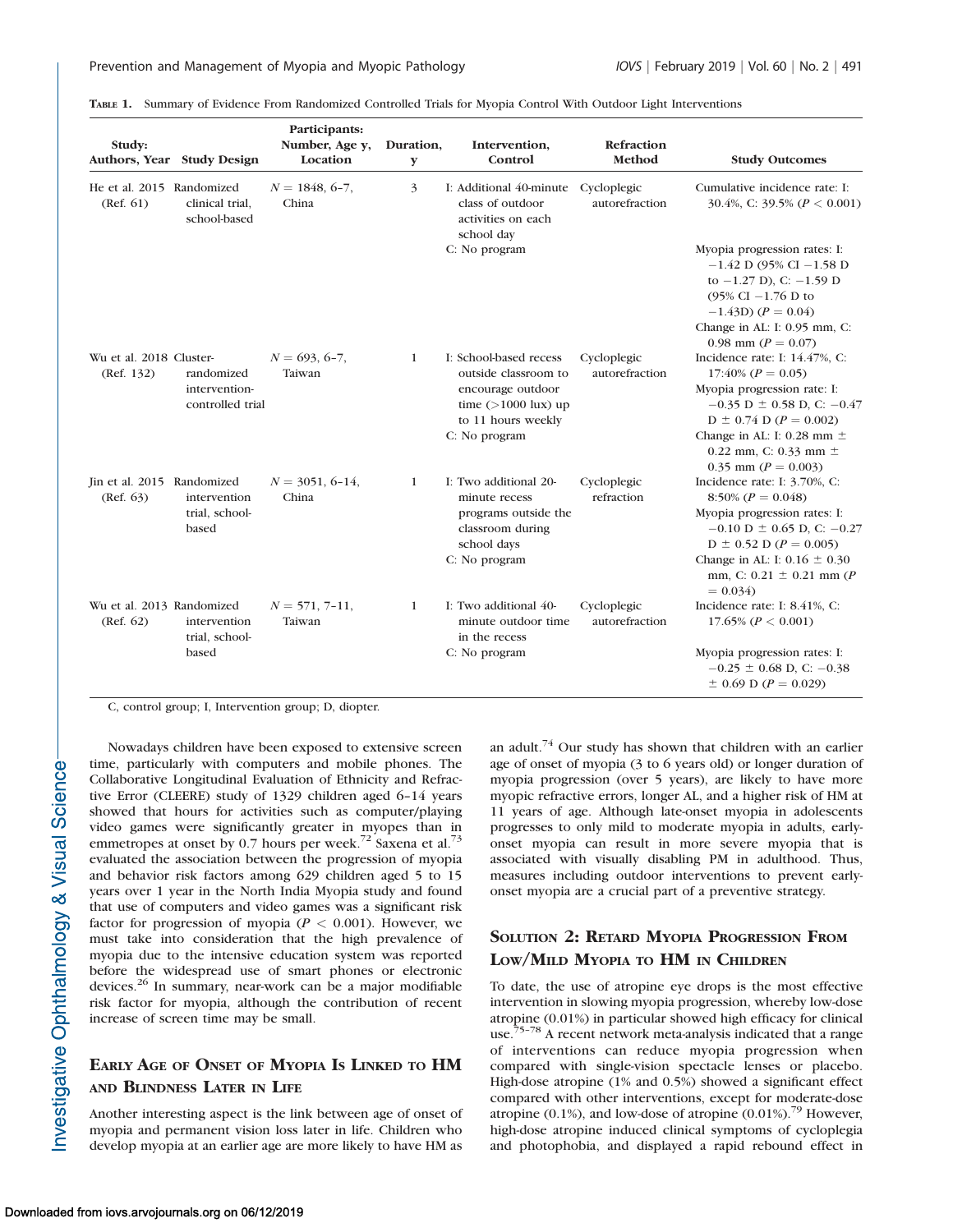TABLE 2. Summary of Evidence From Randomized Controlled Trials for Slow Myopia Progression With CLs

| Study<br>(Authors, Year)              | <b>Study Design</b>                                                                    | Participants:<br>Number, Age y,<br>Location | Duration        | Intervention,<br>Control | <b>Study Outcomes</b>                                                                                              |
|---------------------------------------|----------------------------------------------------------------------------------------|---------------------------------------------|-----------------|--------------------------|--------------------------------------------------------------------------------------------------------------------|
| Walline et al. 2008<br>(Ref. 133)     | Randomized clinical<br>trial                                                           | $N = 484, 8-11, USA$                        | 3y              | I: SVSCLs                | SE, I: $-1.29$ D, C: $-1.10$ D (over<br>3y)                                                                        |
|                                       |                                                                                        |                                             |                 | C: Spectacle             | $(95\% \text{ CI} - 0.46 \text{ to } 0.02)$<br>AL, I: 0.63 mm, C: 0.59 mm (over<br>$3 \text{ y}$ $(P = 0.37)$      |
| Walline et al. 2004<br>(Ref. 134)     | Single masked-<br>randomized                                                           | $N = 116, 8-11, USA$                        | 3y              | I: RGPs                  | SE, I: $-1.56$ D, C: $-2.19$ D (over<br>3 y) ( $P < 0.001$ )                                                       |
|                                       | clinical trial                                                                         |                                             |                 | C: SVSCLS                | AL, I: 0.81 mm, C: 0.76 mm (over<br>$(3 \text{ y}) (P = 0.57)$                                                     |
| Katz et al. 2003<br>(Ref. 135)        | Randomized clinical<br>trial                                                           | $N = 428, 6 - 12,$<br>Singapore             | 2 y             | I: RGPs                  | SE, I: $-1.33$ D, C: $-1.28$ D (over<br>2 y) $(P = 0.64)$<br>AL, I: 0.84 mm, C: 0.79 mm (over<br>2 v) $(P = 0.38)$ |
|                                       |                                                                                        |                                             |                 | C: SVSCLS                | (Completion rate, I: 37.5%, C:<br>$67.8\%$                                                                         |
| Lam et al. 2014 (Ref.<br>81)          | Double-blind<br>randomized<br>controlled trial                                         | $N = 221, 8-13,$<br>Hong Kong               | 2 y             | I: DISCLS                | SE, L: $-0.59$ D, C: $-0.79$ D (over<br>2 y) $(P = 0.031)$<br>AL, L: 0.25 mm, C: 0.37 mm (over                     |
|                                       |                                                                                        |                                             |                 | C: SVSCLs                | 2 y) $(P = 0.009)$<br>(Dropout rate: 42%)                                                                          |
| Cheng et al. 2016<br>(Ref. 136)       | Double-blind<br>randomized<br>control trial                                            | $N = 127, 8-11, USA$                        | 2 y             | I: Custom design CLs     | Differences in AL and SE change<br>from baseline between two<br>groups:<br>SE, 0.14 D (over 1 y) ( $P = 0.068$ )   |
|                                       |                                                                                        |                                             |                 | C: SVSCLs                | AL, 0.14 mm (over 1 y) ( $P <$<br>0.05)                                                                            |
| Ruiz-Pomeda et al.<br>2018 (Ref. 137) | Randomized clinical<br>trial                                                           | $N = 89, 8-12,$ Spain                       | 2 y             | I: Concentric CLs        | SE, I: $-0.45$ D, C: $-0.74$ D (over<br>2 y) ( $P < 0.001$ )                                                       |
|                                       |                                                                                        |                                             |                 | C: Spectacle             | AL, I: 0.28 mm, C: 0.44 mm (over<br>2 y) ( $P < 0.001$ )                                                           |
| Aller et al. 2016<br>(Ref. 138)       | Double-blind<br>randomized                                                             | $N = 86, 8-18,$ USA                         | 1 y             | I: BFSCLs                | SE, I: $-0.22$ D, C: $-0.79$ D (over<br>1 y) $(P < 0.001)$                                                         |
|                                       | clinical trial                                                                         |                                             |                 | C: SVSCLs                | AL, I: 0.05 mm, C: 0.24 mm (over<br>1 y) $(P < 0.001)$                                                             |
| Sankaridurg et al.<br>2011 (Ref. 139) | Randomized clinical<br>trial                                                           | $N = 100, 7-14,$<br>China                   | 1 y             | I: Multifocal SCLs       | SE, I: $-0.54$ D, C: $-0.84$ D (over<br>1 y) $(P = 0.002)$                                                         |
|                                       |                                                                                        |                                             |                 | C: Spectacle             | AL, I: 0.24 mm, C: 0.39 mm (over<br>1 y) $(P = 0.001)$                                                             |
| Fujikado et al. 2014<br>(Ref. 140)    | Randomized clinical<br>trial                                                           | $N = 24$ , 10-16,<br>Japan                  | 1 y             | I: Low-addition SCLs     | SE, I: $-0.8$ 4 D, C: $-0.62$ D (over<br>$1 y)$ (No difference)                                                    |
|                                       |                                                                                        |                                             |                 | C: SVSCLs                | AL, I: 0.15 mm, C: 0.20 mm (over<br>1 y) (No difference)                                                           |
| Anstice et al. 2011<br>(Ref. 141)     | Randomized, paired-<br>eye control,<br>investigator-<br>masked trial with<br>crossover | $N = 80, 11-14, New$<br>Zealand             | $10 \text{ mo}$ | I: DF SCLS               | SE, I: $-0.44$ D, C: $-0.69$ D (over<br>10 mo) ( $P < 0.001$ )                                                     |
|                                       |                                                                                        |                                             |                 | C: SVSCLs                | AL, I: 0.11 mm, C: 0.22 mm (over<br>10 mo) ( $P < 0.001$ )                                                         |

BFSCLs, bifocal soft CLs; C, control group; DF SCLs, dual-focus soft CLs; DISCLs, defocus incorporated soft CLs; I, intervention group; RGPs, rigid GP CLs; SVSCLs, single-vision soft CLs; D, diopter.

myopia when the treatment was stopped.<sup>76-78</sup> On the other hand, low-dose atropine (0.01%) does not show the same rebound effect seen in higher doses and has fewer visual side effects. A recent clinical trial in Singapore demonstrated that the low-dose atropine group had the lowest myopia progression  $(-1.38 \pm 0.98)$  over 5 years compared with the moderate-dose atropine (0.1%) (-1.83  $\pm$  1.16 D,  $P = 0.003$ ) and high-dose atropine (0.5%) groups  $(-1.98 \pm 1.10 \text{ D}, P \leq$ 0.001). The mean change in AL was smaller in the 0.01% group  $(0.19 + 0.18$  mm) compared with the 0.1% atropine  $(0.24 +$ 

0.21 mm,  $P = 0.042$ ) and 0.5% atropine (0.26 + 0.23 mm,  $P =$ 0.013) groups by the end of phase 3. However, compared with the outcome for spherical equivalent (SE), the myopia progression in AL showed a relatively smaller effect. Furthermore, it resulted in minimal pupil dilation (0.8 mm) and no clinical loss in accommodation  $(2-3 \text{ D})$ .<sup>80</sup>

Recent trials of contact lenses (CLs) with added myopic defocus are promising (Table 2). Defocus incorporated soft contact (DISC) lenses are refractive concentric bifocal CLs with 10 to 12 rings of alternating power over the optic zone, with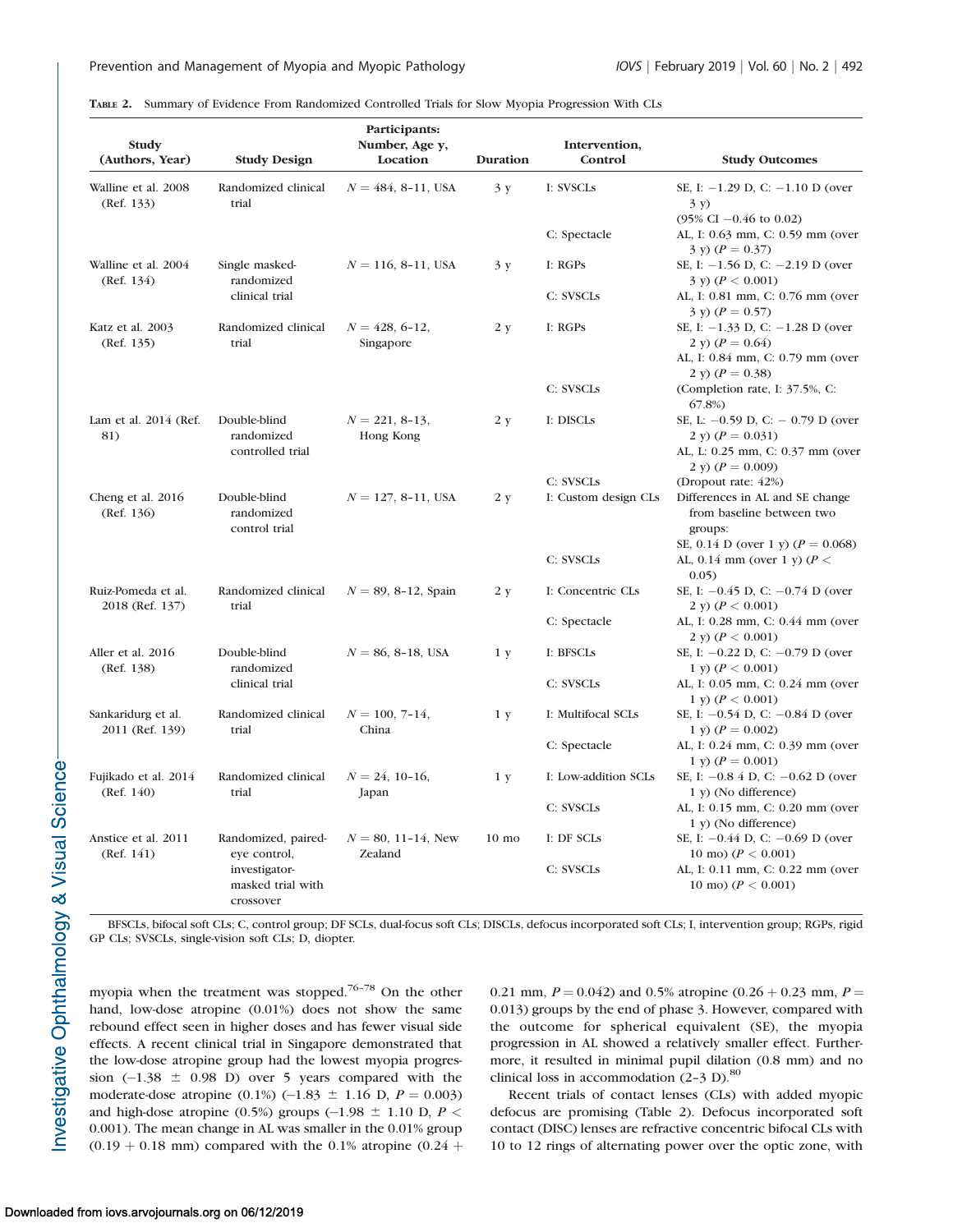successful results reported in recent studies. Lam et al.<sup>81</sup> conducted a 2-year double-blind randomized controlled trial in 128 children aged 8 to 13 years with myopia between -1.00 D and -5.00 D and astigmatism less than -1.00 D. Children who wore DISC lenses had myopia that progressed 25% more slowly than those who wore single-vision soft  $CLs$ .<sup>81</sup> MiSight  $CLs$ (Cooper Vision, Lake Forest, CA, USA) are bifocal concentric lenses with a large central correction area of 3.36 mm surrounded by concentric zones of alternating distance and<br>near powers.<sup>82</sup> Although these data have not yet been published, a prospective multicenter double-masked randomized study assessed the 3-year effect of MiSight CLs on 144 myopic children aged 8 to 12 years in Singapore, Canada, England, and Portugal. Dual-focus CLs achieved greater control in myopia progression (59%) and axial elongation (52%) than<br>single-vision 1-day CLs.<sup>83</sup> Although these CLs designed for myopia control show promising effects against myopia progression, the quality of vision offered by these lenses may be decreased due to their greater myopic defocus to improve myopia control. This may result in poorer compliance.<sup>84</sup>

Orthokeratology (OK) is an established clinical technique to flatten the central cornea moderately while steepening the peripheral cornea using CLs worn overnight. A single-masked, randomized clinical trial by Cho and Cheung<sup>85</sup> of 78 children aged 6 to 10 years demonstrated that the subjects who wore OK lenses had a 43% slower increase in axial elongation than those who wore single-vision glasses at the end of 2 years. Swarbrick et al.<sup>86</sup> performed a randomized, contralateral-eye crossover study of 26 children aged 10 to 17 years to investigate myopia progression in OK compared with conventional rigid gas-permeable (GP) lenses. They revealed that after the first 6 months of lens wear, AL increased by  $0.04 \pm 0.06$ mm ( $P = 0.011$ ) in the eyes of subjects who wore GP lenses, but had no change  $(-0.02 \pm 0.05$  mm;  $P = 0.888$ ) in the eyes of those who wore OK lenses. In the subsequent 6 months of lens wear, there was still no change  $(-0.04 \pm 0.88 \text{ mm}; P = 0.218)$ from baseline in the AL of the eyes of the OK group, while significant increase in AL (0.09  $\pm$  0.09 mm; P < 0.001) was shown in the eyes of the GP group.<sup>86</sup> According to a network meta-analysis comparing OK with other myopia interventions, OK showed moderate effects on the change in AL compared with single-vision spectacle lenses/placebo over a year (AL change: -0.15 mm over a year, 95% confidence interval [CI],  $-0.22$  to  $-0.08$  over a year).<sup>79</sup> However, there has been slow adoption of this intervention, mostly due to possible complications, such as the risk of infective keratitis and the discomfort with overnight wearing.<sup>87-89</sup> In addition, questions remain regarding the treatment period required to attain stabilization and avoid rebound effects.

The therapeutic effect of spectacles on myopia progression has been evaluated in several trials, unfortunately few have shown clinical efficacy. The Correction of Myopia Evaluation Trial (COMET) 2 is a double-masked multicenter randomized trial to compare progressive-additional lenses (PAL) and singlevision lenses among 180 children aged 8 to 12 years with high accommodative lag and near esophoria. It showed that PALs slowed down myopia progression by 0.28 D (95% CI, 0.01– 0.55 D) over 3 years. However, no clinically significant effect was proved in children with high accommodative lag and near esophoria. $90$  Cheng et al. $91$  performed a 3-year randomized clinical trial and reported that bifocal spectacle treatment with and without near prism retarded myopia progression among 135 Chinese-Canadian children aged 8 to 13 years. Myopia progression over 3 years was  $-0.81$  D ( $P < 0.001$ ) and  $-1.05$  D  $(P < 0.001)$  less in the bifocal lens and prismatic lens groups compared with the single-vision lens group. Both bifocal groups had less axial elongation (0.25 mm and 0.28 mm, respectively) than the control group ( $P < 0.001$ ). The



FIGURE 3. Figure depicting MTM. Horizontal optical coherence tomography image showing macular retinoschisis.

beneficial effect was 39% and 51% for bifocals with and without prism, respectively.<sup>91</sup> More recently, Lam et al. evaluated the effect of a novel designed ''multi-segment myopic defocus'' (MSMD) spectacle lens with a 50/50 ratio between distance correction and  $+3.50$  lenslet add power across the surface. Their 2-year randomized study among 160 Hong Kong children aged 8 to 12 years demonstrated that children who wore MSMD lenses had 59% less myopic progression (-0.55  $\pm$  0.09 D, P < 0.0001) and 60% reduction in axial elongation (0.31  $\pm$  0.04 mm, P < 0.0001) compared with those who wore the single-vision lenses. $92$ 

The effectiveness and safety of combination therapies on myopia control in children could be explored. Combinations such as novel CLs with atropine, CLs with outdoor time, and OK with atropine are expected to be beneficial with additive efficacy. The mechanisms underlying myopia control through OK and atropine have not been fully understood. However, it is believed that they act via different mechanisms. Hence, it is possible that by combining these methods, additional retardation of myopia progression could be achieved. Sequential treatment, such as low-dose atropine for the first few years followed by CL for the next few years is another possibility. In the early years after the onset of myopia, the progression of myopia is faster and an effective treatment such as atropine eye drops could be applied. In the teenage years, CLs are more acceptable with higher likely compliance. Such a combined approach may result in an overall lengthening of the treatment duration, which is especially important in Asian children in whom the duration of myopia progression is particularly long due to the early onset of myopia. By combining various treatment strategies, we may achieve additional retardation of myopia progression more effectively than with single-therapy approaches.

### SOLUTION 3: ADVANCED STAGE DISEASE INTERVENTIONS: CURRENT AND NOVEL TREATMENTS FOR PM

Various vision-threatening complications can develop in patients with PM, including posterior staphyloma, chorioretinal atrophy, retinal pigment epithelium atrophy, lacquer cracks, choroidal neovascularization (CNV), myopic foveoschisis, and myopic macular hole (MH). Among these, myopic CNV (mCNV) is one of the most severe vision-threatening conditions, occurring in 5% to 10% of highly myopic eyes. The main myopic macular complications of pathologic myopia and possible treatments are summarized in Table 3. Several efficient treatment options are available for mCNV, with the visual loss due to mCNV reversible. Anti-VEGF therapies using ranibizumab or aflibercept are currently used as the first line.

Another vision-threatening complication is myopic traction maculopathy (MTM) (Fig. 3), for which suggested pathogenesis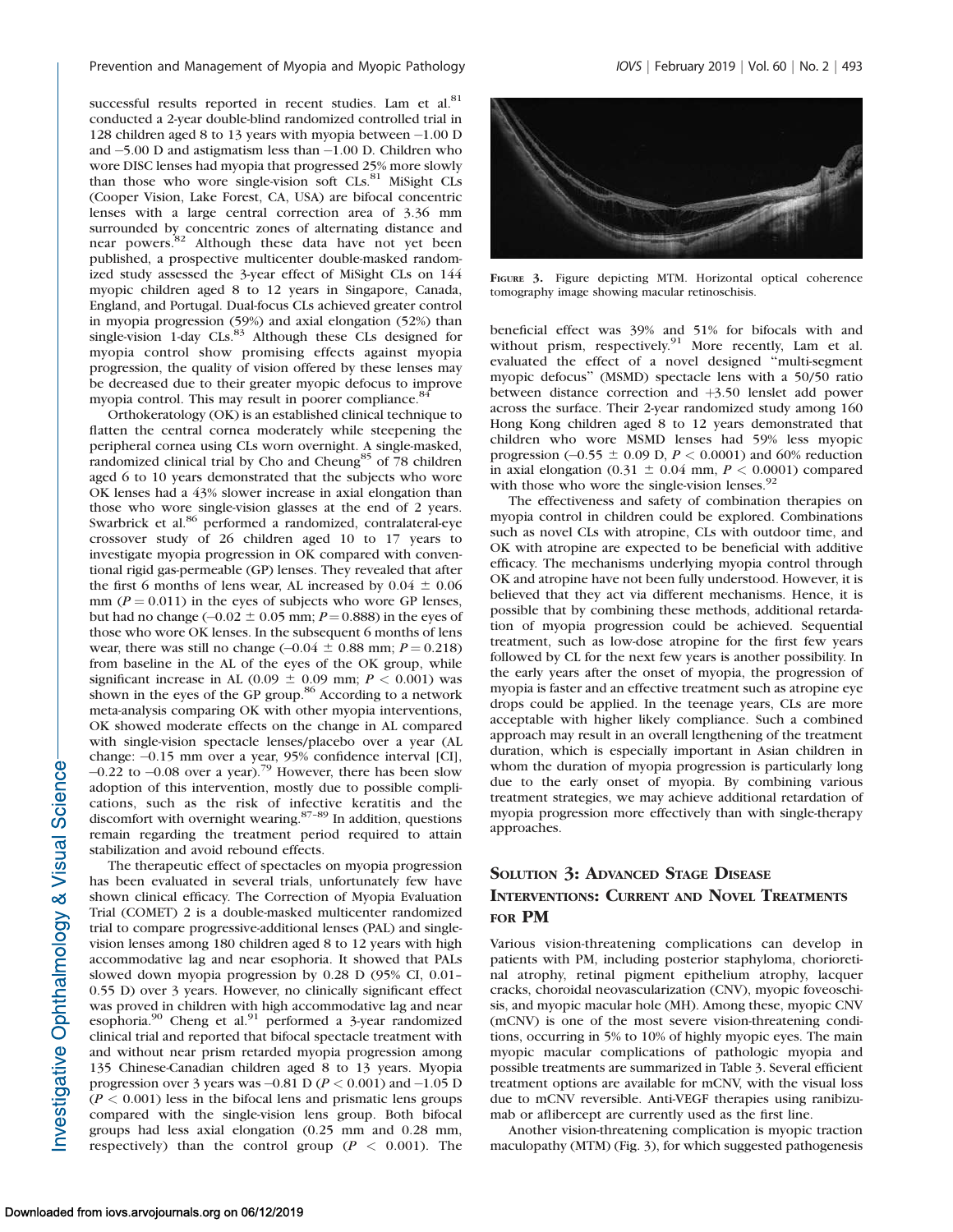|  |  | TABLE 3. Common Forms of Myopic Macular Complications of Pathologic Myopia and Possible Treatments |  |  |  |  |  |  |
|--|--|----------------------------------------------------------------------------------------------------|--|--|--|--|--|--|
|--|--|----------------------------------------------------------------------------------------------------|--|--|--|--|--|--|

| Complication                         | <b>Type of Intervention</b>                                                           |
|--------------------------------------|---------------------------------------------------------------------------------------|
| Myopic CNV                           | Anti-VEGF, PDT (less common in select cases: focal laser)                             |
| MTM                                  | PPV with membrane peel (less common: macular buckle alone or in conjunction with PPV) |
| MMD (atrophy)                        | None (experimental: retinal prosthesis, intraocular telescope, stem cells)            |
| Myopic glaucomatous optic neuropathy | None (controlled with IOP-lowering interventions)                                     |
| Staphyloma                           | None (experimental: collagen crosslinking, macular buckle)                            |

MTM includes foveoschisis, lamellar and full-thickness macula hole, foveal retinal detachment, vitreomacular traction. CNV, choroidal neovascularization; PDT, photodynamic therapy; MTM, myopic traction maculopathy; PPV, pars plana vitrectomy; MMD, myopic macular degeneration; IOP, intra ocular pressure.

includes tangential traction in the inner retina exerted by an epiretinal membrane or residual vitreous cortex, rigidity of internal limiting membrane (ILM), thinning of the retina, stiffness of retinal vessels, and scleral curvature changes within the posterior staphyloma. $93-100$  MTM progresses to foveal detachment and full-thickness MH range from 3.4% to 37.5%, and from 0.9% to 33%, respectively.<sup>101</sup> Vitrectomy with ILM peeling has been used to treat MH and macula hole retinal detachment with successful macula closure rates ranging from 87% to 100%, in particular with variations including fovealsparing ILM peeling<sup>102</sup> and the use of ILM flaps.<sup>103</sup>

Macular buckling (MB) is another surgical approach that has been suggested to have the additional benefit (over vitrectomy) of counteracting the posteriorly directed tractional effects of posterior staphyloma by altering the posterior shape of the eye from a concave to a flatter form. Several approaches are used for MB surgery,  $104-106$  with similar anatomical and functional results.<sup>107</sup> Concomitant resolution of foveoschisis, retinal reattachment, and MH closure has been suggested to be achieved more frequently with MB than pars plana vitrectomy (PPV), particularly so in those with eyes of greater AL.

The anatomic changes underlying global eye elongation and local staphyloma formation likely occur in the component structural elements of the sclera, namely collagen. Novel treatments that are developed in an attempt to arrest progression of PM, or progression of HM to PM, thus focus on the sclera and collagen. In mammalian models, there is scleral thinning and tissue loss during myopia development, $108$ with a net decrease in scleral collagen (with decreased collagen synthesis and increased degradation) as evidenced by reduced dry weight and hydroxyproline content.<sup>109,110</sup> Decreased collagen fiber diameter and decreased collagen crosslinking (CXL) are seen in both mammalian models and HM patients.29,111 Specifically, in the guinea pig myopia model, there is scleral remodeling, possibly from greater slippage between collagen bundles from fibroblast deactivation, with decreased expression of type I collagen, and alpha2 and beta1 integrin.112,113 In the tree shrew mammalian myopia model, blockage of CXL with  $\beta$ -aminopropionitrile resulted in an increased degree of myopia-induced vitreous elongation and scleral thinning at the posterior pole.<sup>114</sup>

Recent evidence has revealed that scleral CXL is a promising treatment for treating PM. Artificial crosslinking mediated by photo-oxidation between UV-A and riboflavin has been shown effective in stabilizing progressive keratoconus.115,116 This "CXL technique" has been applied to the sclera to change scleral viscoelastic behavior, to prevent deformity under constant pressure over time in HM.<sup>108</sup> Animal studies have shown that scleral CXL with riboflavin and blue light (of intensity below a defined damage threshold) induced a longlasting growth inhibitory effect.<sup>117</sup> In the near future, newer scleral CXL techniques using chemicals activated by visible light or non–light-activated chemicals may be introduced as

possible treatments to increase scleral tissue stiffness, and to inhibit excessive axial elongation of highly myopic eyes. In addition to the risks inherent with UV-A, it is ergonomically challenging to irradiate the posterior sclera with light.<sup>118</sup> Specifically, UV-A/riboflavin treatment of the cornea has been associated with cortical cataracts and keratocyte death.<sup>119,120</sup> UV-A use with scleral CXL has been associated with decreased dark-adapted ERG amplitudes up to 3 months posttreatment, with apoptotic cells and ultrastructural changes in retina layers also found.<sup>121</sup> Scleral CXL remains in the experimental stage with no human trials as of yet. Alternatives include CXL with visible light (McFadden SA, et al. IOVS 2010;51:ARVO E-Abstract 1192) and CXL without light (i.e., glutaraldehyde, glyceraldehyde, nitroalcohols, genipin), which have been suggested to provide stabilization of scleral shape in progressive myopia (Hoang Q, et al. IOVS 2013;ARVO E-Abstract 5169).111,118,119,122–130 Glyceraldehyde is a non–light-activated chemical shown to increase scleral rigidity, but has ill effects on the neighboring cornea and muscles.<sup>120</sup>

Alternatively, topical beta-nitroalcohols (or ''BNAs,'' commonly found in antibiotics and shampoos) and formaldehyde releasers (or ''FARs,'' which are preservatives found in cosmetics, body wash, and ophthalmic solutions; e.g., BLU Gel A multidose artificial tears, SOOFT italia [Montegiorgio FM, Italy]) effectively crosslink corneal and scleral collagen in vitro, and have very good safety profiles (Hoang Q, et al.  $IOVS$  2013;54:ARVO E-Abstract 136).<sup>122–127</sup> Specifically, in a comparative toxicity study of nine topical crosslinking agents in four different cell lines with a semiquantitative analysis using five categories of toxicity/fixation (Hoang Q, et al. IOVS 2013;54:ARVO E-Abstract 136), the toxicity levels varied by a factor of  $10<sup>3</sup>$ , with the least toxic being mononitroalcohol BNAs, and genipin among the most relatively toxic.<sup>122</sup> Ultimately, regardless of the scleral reinforcement approach used, it is paramount to detect scleral weakness before staphyloma formation, to determine which highly myopic eyes are headed down the path toward staphyloma and MMD formation. We have used both quantitative ultrasound (Mamou J, et al. IOVS 2018;59:ARVO E-Abstract 712) and superresolution three-dimensional magnetic resonance imaging<sup>123</sup> to localize areas of scleral weakness in both guinea pigs ex vivo and human in vivo.

#### **CONCLUSIONS**

Approaches to prevent myopic pathology must use both early interventions directed at early-stage myopia in children, as well as preventive and rescue treatments for advanced disease states (HM and PM) in adults directed toward vision-threatening changes (Fig. 4). The most important modifiable environmental factor for myopia is outdoor time during early childhood. The mechanisms of myopia onset and progression have not been fully proven, and the onset and progression may be mediated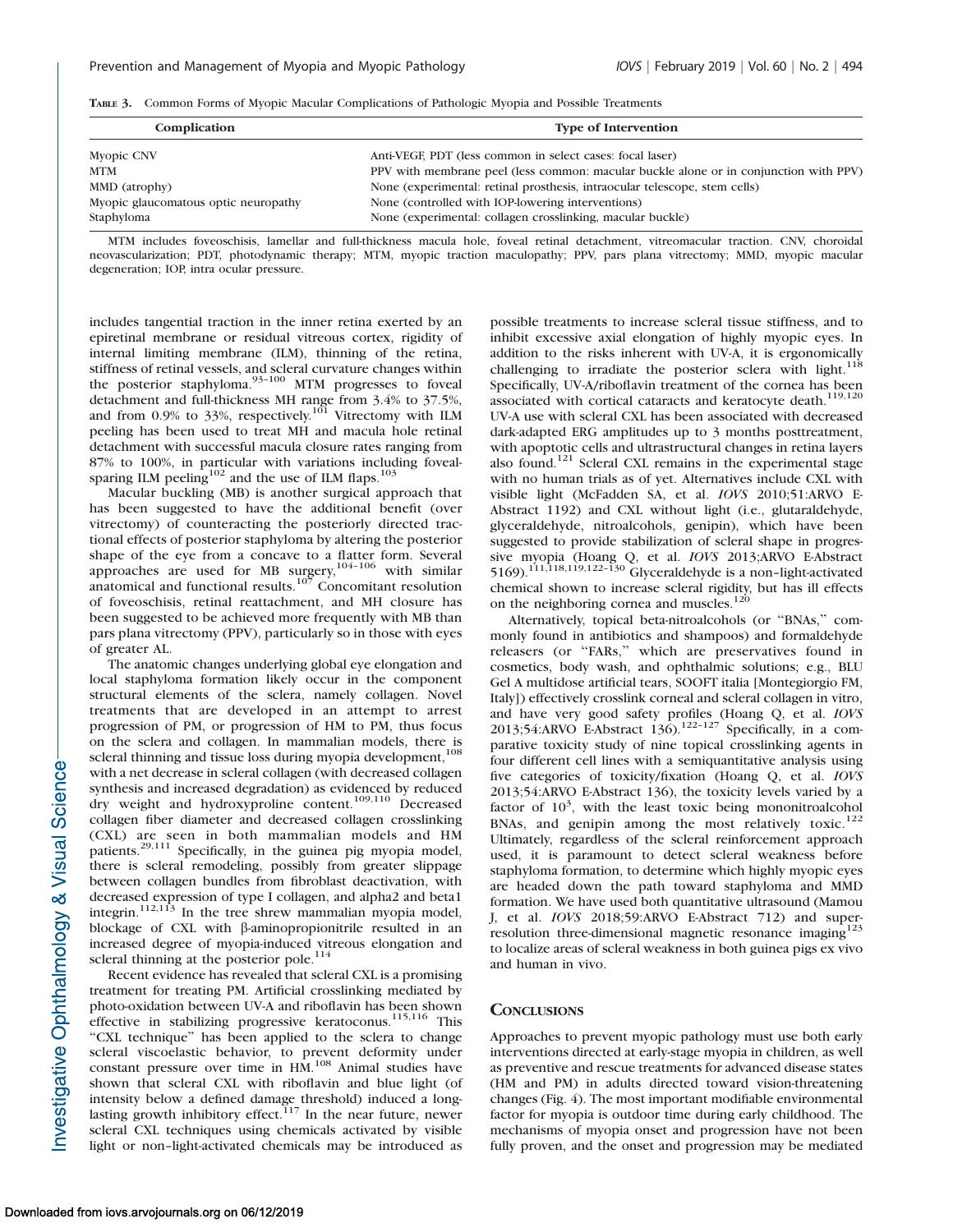

FIGURE 4. Diagram on prevention (primary, secondary, tertiary).

by different mechanisms. Encouraging children to spend more time outdoors is an excellent strategy to prevent or delay myopia onset. On the other hand, current treatment options that include low doses of atropine (0.01%) are known to contribute to a favorable outcome on myopia progression. These strategies may act via different mechanisms. Thus, we proposed that the best way to stop the epidemic of HM is a multi-pronged approach to tackle both myopia onset and progression. A combination of increased outdoor time and medical treatments such as atropine can lower the prevalence of myopia and HM in young adults and decrease the risk of developing PM. This is also significant from an economic standpoint, in which the mean annual costs of myopia in Singapore (due to annual visits, optical purchases, and LASIK surgery) are estimated to be US\$148 per child in teenagers and US\$709 in adults.<sup>131</sup> Reducing the prevalence of myopia from 83% (5 million) to 70% (4.2 million) across all age groups in the next few decades can thereby potentially save \$1000 per adult per year.

Although new treatment strategies against PM, such as anti-VEGF and surgical treatment have shown favorable outcomes, considerable challenge remains in the management of visionthreatening changes caused by PM. Therefore, well-timed interventional measures are needed to retard myopia progression.

#### Acknowledgments

Supported by National Medical Research Council (NRMC) Grant NMRC/CIRG/1446/2017 (SM), NMRC CSSSP (QVH), Research to Prevent Blindness Career Development Award (QVH), Duke-NUS KBrFA 2018/0015 (QVH), NMRC/CSAINV (QVH), SNEC HREF Grant JX0071, JX0072, and JX0073, and A\*STAR-JANSSEN world without disease Grant JRBMRR15170 (SM).

Disclosure: S.-M. Saw, P; S. Matsumura, None; Q.V. Hoang, None

#### References

- 1. Holden BA, Fricke TR, Wilson DA, et al. Global prevalence of myopia and high myopia and temporal trends from 2000 through 2050. Ophthalmology. 2016;123:1036–1042.
- 2. Dolgin E. The myopia boom. Nature. 2015;519:276–278.
- 3. Morgan IG, Ohno-Matsui K, Saw S-M. Myopia. Lancet. 2012; 379:1739–1748.
- 4. Wu HM, Seet B, Yap EP, Saw SM, Lim TH, Chia KS. Does education explain ethnic differences in myopia prevalence? A population-based study of young adult males in Singapore. Optom Vis Sci. 2001;78:234–239.
- 5. Fan DS, Lam DS, Lam RF, et al. Prevalence, incidence, and progression of myopia of school children in Hong Kong. Invest Ophthalmol Vis Sci. 2004;45:1071–1075.
- 6. He M, Zeng J, Liu Y, Xu J, Pokharel GP, Ellwein LB. Refractive error and visual impairment in urban children in southern china. Invest Ophthalmol Vis Sci. 2004;45:793–799.
- 7. Zadnik K. The Glenn A. Fry Award Lecture (1995). Myopia development in childhood. Optom Vis Sci. 1997;74:603– 608.
- 8. Murthy GV, Gupta SK, Ellwein LB, et al. Refractive error in children in an urban population in New Delhi. Invest Ophthalmol Vis Sci. 2002;43:623–631.
- 9. Ip JM, Huynh SC, Robaei D, et al. Ethnic differences in refraction and ocular biometry in a population-based sample of 11–15-year-old Australian children. Eye (Lond). 2008;22: 649–656.
- 10. Sapkota YD, Adhikari BN, Pokharel GP, Poudyal BK, Ellwein LB. The prevalence of visual impairment in school children of upper-middle socioeconomic status in Kathmandu. Ophthalmic Epidemiol. 2008;15:17–23.
- 11. Gao Z, Meng N, Muecke J, et al. Refractive error in school children in an urban and rural setting in Cambodia. Ophthalmic Epidemiol. 2012;19:16–22.
- 12. Saw SM, Wu HM, Seet B, et al. Academic achievement, close up work parameters, and myopia in Singapore military conscripts. Br J Ophthalmol. 2001;85:855-860.
- 13. Lim LS, Gazzard G, Low YL, et al. Dietary factors, myopia, and axial dimensions in children. Ophthalmology. 2010; 117:993–997.e4.
- 14. Saw SM, Hong CY, Chia KS, Stone RA, Tan D. Nearwork and myopia in young children. Lancet. 2001;357:390.
- 15. Saw S-M, Chua W-H, Hong C-Y, et al. Nearwork in early-onset myopia. Invest Ophthalmol Vis Sci. 2002;43:332–339.
- 16. Saw SM, Chua WH, Wu HM, Yap E, Chia KS, Stone RA. Myopia: gene-environment interaction. Ann Acad Med Singapore. 2000;29:290–297.
- 17. Saw SM, Chia SE, Chew SJ. Relation between work and myopia in Singapore women. Optom Vis Sci. 1999;76:393– 396.
- 18. Pan CW, Qian DJ, Saw SM. Time outdoors, blood vitamin D status and myopia: a review. Photochem Photobiol Sci. 2017;16:426–432.
- 19. Ip JM, Huynh SC, Robaei D, et al. Ethnic differences in the impact of parental myopia: findings from a population-based study of 12-year-old Australian children. Invest Ophthalmol Vis Sci. 2007;48:2520–2528.
- 20. Mutti DO, Mitchell GL, Moeschberger ML, Jones LA, Zadnik K. Parental myopia, near work, school achievement, and children's refractive error. Invest Ophthalmol Vis Sci. 2002; 43:3633–3640.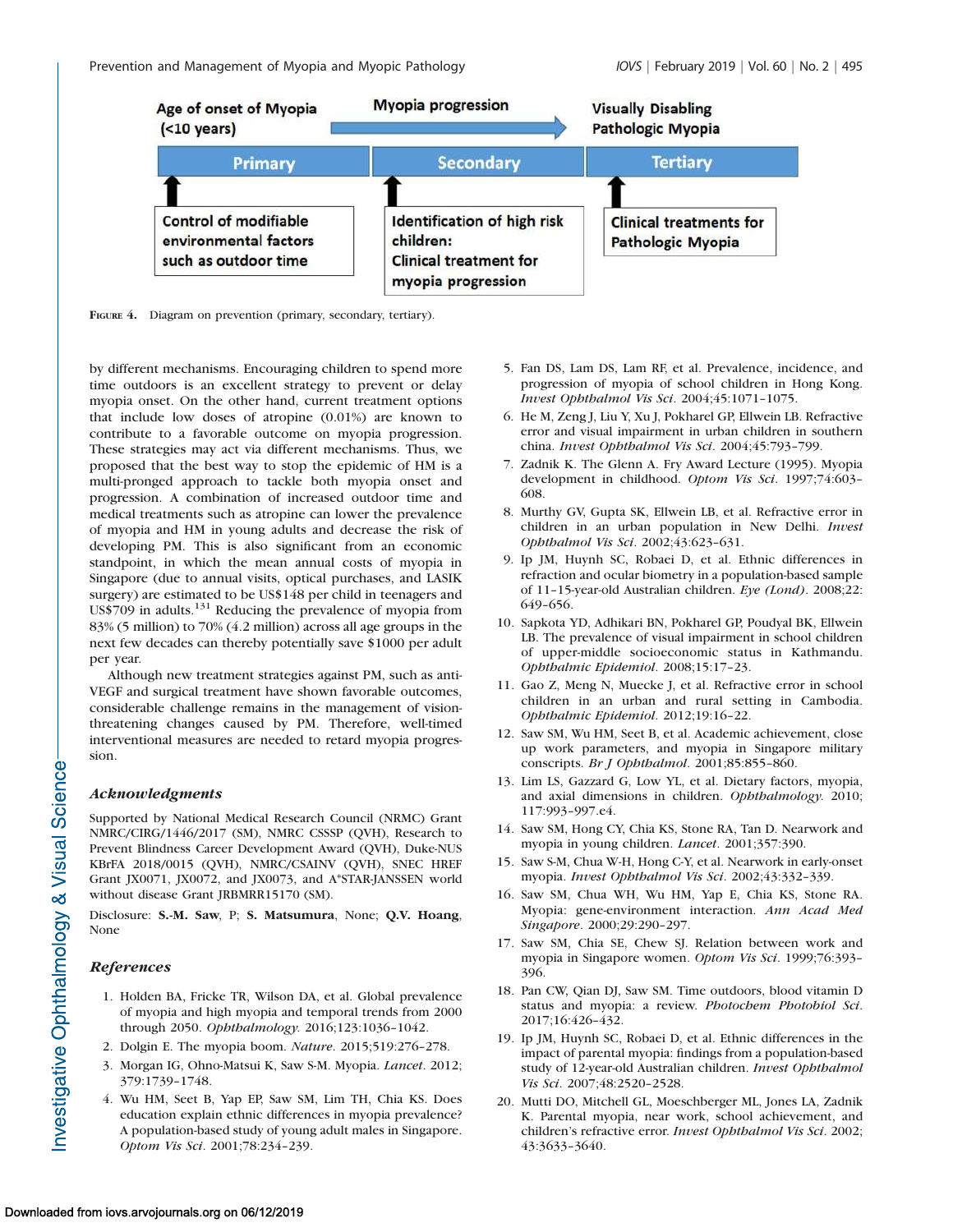- 21. Pacella R, McLellan J, Grice K, Del Bono EA, Wiggs JL, Gwiazda JE. Role of genetic factors in the etiology of juvenile-onset myopia based on a longitudinal study of refractive error. Optom Vis Sci. 1999;76:381–386.
- 22. Cheng CY, Schache M, Ikram MK, et al. Nine loci for ocular axial length identified through genome-wide association studies, including shared loci with refractive error. Am J Hum Genet. 2013;93:264–277.
- 23. Li YJ, Goh L, Khor CC, et al. Genome-wide association studies reveal genetic variants in CTNND2 for high myopia in Singapore Chinese. Ophthalmology. 2011;118:368–375.
- 24. Fan Q, Barathi VA, Cheng CY, et al. Genetic variants on chromosome 1q41 influence ocular axial length and high myopia. PLoS Genet. 2012;8:e1002753.
- 25. Fan Q, Guo X, Tideman JW, et al. Childhood geneenvironment interactions and age-dependent effects of genetic variants associated with refractive error and myopia: The CREAM Consortium. Sci Rep. 2016;6:25853.
- 26. Sensaki S, Sabanayagam C, Verkicharla PK, et al. An ecologic study of trends in the prevalence of myopia in Chinese adults in Singapore born from the 1920s to 1980s. Ann Acad Med Singapore. 2017;46:229–236.
- 27. Pan CW, Zheng YF, Wong TY, et al. Variation in prevalence of myopia between generations of migrant indians living in Singapore. Am J Ophthalmol. 2012;154:376-381.e1.
- 28. Curtin BJ, Teng CC. Scleral changes in pathological myopia. Trans Am Acad Ophthalmol Otolaryngol. 1958;62:777– 788; discussion 788–790.
- 29. Avetisov ES, Savitskaya NF, Vinetskaya MI, Iomdina EN. A study of biochemical and biomechanical qualities of normal and myopic eye sclera in humans of different age groups. Metab Pediatr Syst Ophthalmol. 1983;7:183–188.
- 30. Saka N, Moriyama M, Shimada N, et al. Changes of axial length measured by IOL master during 2 years in eyes of adults with pathologic myopia. Graefes Arch Clin Exp Ophthalmol. 2013;251:495–499.
- 31. Hsiang HW, Ohno-Matsui K, Shimada N, et al. Clinical characteristics of posterior staphyloma in eyes with pathologic myopia. Am J Ophthalmol. 2008;146:102–110.
- 32. Lin LL, Shih YF, Hsiao CK, Chen CJ, Lee LA, Hung PT. Epidemiologic study of the prevalence and severity of myopia among schoolchildren in Taiwan in 2000. J Formos Med Assoc. 2001;100:684–691.
- 33. Steidl SM, Pruett RC. Macular complications associated with posterior staphyloma. Am J Ophthalmol 1997;123:181– 187.
- 34. Wong TY, Foster PJ, Hee J, et al. Prevalence and risk factors for refractive errors in adult Chinese in Singapore. Invest Ophthalmol Vis Sci. 2000;41:2486–2494.
- 35. Saw SM, Chan YH, Wong WL, et al. Prevalence and risk factors for refractive errors in the Singapore Malay Eye Survey. Ophthalmology. 2008;115:1713–1719.
- 36. Wong TY, Ferreira A, Hughes R, Carter G, Mitchell P. Epidemiology and disease burden of pathologic myopia and myopic choroidal neovascularization: an evidence-based systematic review. Am J Ophthalmol. 2014;157:9-25.e12.
- 37. Liu HH, Xu L, Wang YX, Wang S, You QS, Jonas JB. Prevalence and progression of myopic retinopathy in Chinese adults: the Beijing Eye Study. Ophthalmology. 2010;117:1763–1768.
- 38. Gao LQ, Liu W, Liang YB, et al. Prevalence and characteristics of myopic retinopathy in a rural Chinese adult population: the Handan Eye Study. Arch Ophthalmol. 2011;129:1199–1204.
- 39. Wong YL, Saw SM. Epidemiology of pathologic myopia in Asia and Worldwide. Asia Pac J Ophthalmol (Phila). 2016; 5:394–402.
- 40. Chang L, Pan CW, Ohno-Matsui K, et al. Myopia-related fundus changes in Singapore adults with high myopia. Am J Ophthalmol. 2013;155:991–999.e1.
- 41. Klaver CC, Wolfs RC, Vingerling JR, Hofman A, de Jong PT. Age-specific prevalence and causes of blindness and visual impairment in an older population: the Rotterdam Study. Arch Ophthalmol. 1998;116:653–658.
- 42. Xu L, Wang Y, Li Y, et al. Causes of blindness and visual impairment in urban and rural areas in Beijing: the Beijing Eye Study. Ophthalmology. 2006;113:1134.
- 43. Iwase A, Araie M, Tomidokoro A, Yamamoto T, Shimizu H, Kitazawa Y. Prevalence and causes of low vision and blindness in a Japanese adult population: the Tajimi Study. Ophthalmology. 2006;113:1354–1362.
- 44. Cedrone C, Nucci C, Scuderi G, Ricci F, Cerulli A, Culasso F. Prevalence of blindness and low vision in an Italian population: a comparison with other European studies. Eye (Lond). 2006;20:661–667.
- 45. Buch H, Vinding T, Nielsen NV. Prevalence and causes of visual impairment according to World Health Organization and United States criteria in an aged, urban Scandinavian population: the Copenhagen City Eye Study. Ophthalmology. 2001;108:2347–2357.
- 46. Avisar R, Friling R, Snir M, Avisar I, Weinberger D. Estimation of prevalence and incidence rates and causes of blindness in Israel, 1998–2003. Isr Med Assoc J. 2006;8: 880–881.
- 47. Li Y, Huang W, Qiqige A, et al. Prevalence and causes of blindness, visual impairment among different ethnical minority groups in Xinjiang Uygur autonomous region, China. BMC Ophthalmol. 2018;18:41.
- 48. Jonas JB, George R, Asokan R, et al. Prevalence and causes of vision loss in Central and South Asia: 1990–2010. Br J Ophthalmol. 2014;98:592–598.
- 49. Takashima T, Yokoyama T, Futagami S, et al. The quality of life in patients with pathologic myopia. Jpn J Ophthalmol. 2001;45:84–92.
- 50. Norton TT. What do animal studies tell us about the mechanism of myopia-protection by light? Optom Vis Sci. 2016;93:1049–1051.
- 51. Norton TT, Siegwart JT Jr. Light levels, refractive development, and myopia–a speculative review. Exp Eye Res. 2013; 114:48–57.
- 52. Ngo C, Saw SM, Dharani R, Flitcroft I. Does sunlight (bright lights) explain the protective effects of outdoor activity against myopia? Ophthalmic Physiol Opt. 2013;33:368–372.
- 53. French AN, Morgan IG, Mitchell P, Rose KA. Risk factors for incident myopia in Australian schoolchildren: the Sydney adolescent vascular and eye study. Ophthalmology. 2013; 120:2100–2108.
- 54. Sherwin JC, Reacher MH, Keogh RH, Khawaja AP, Mackey DA, Foster PJ. The association between time spent outdoors and myopia in children and adolescents: a systematic review and meta-analysis. Ophthalmology. 2012;119:2141–2151.
- 55. Rose KA, Morgan IG, Smith W, Burlutsky G, Mitchell P, Saw SM. Myopia, lifestyle, and schooling in students of Chinese ethnicity in Singapore and Sydney. Arch Ophthalmol. 2008; 126:527–530.
- 56. Rose KA, Morgan IG, Ip J, et al. Outdoor activity reduces the prevalence of myopia in children. Ophthalmology. 2008; 115:1279–1285.
- 57. Dirani M, Tong L, Gazzard G, et al. Outdoor activity and myopia in Singapore teenage children. Br J Ophthalmol. 2009;93:997–1000.
- 58. Low W, Dirani M, Gazzard G, et al. Family history, near work, outdoor activity, and myopia in Singapore Chinese preschool children. Br J Ophthalmol. 2010;94:1012–1016.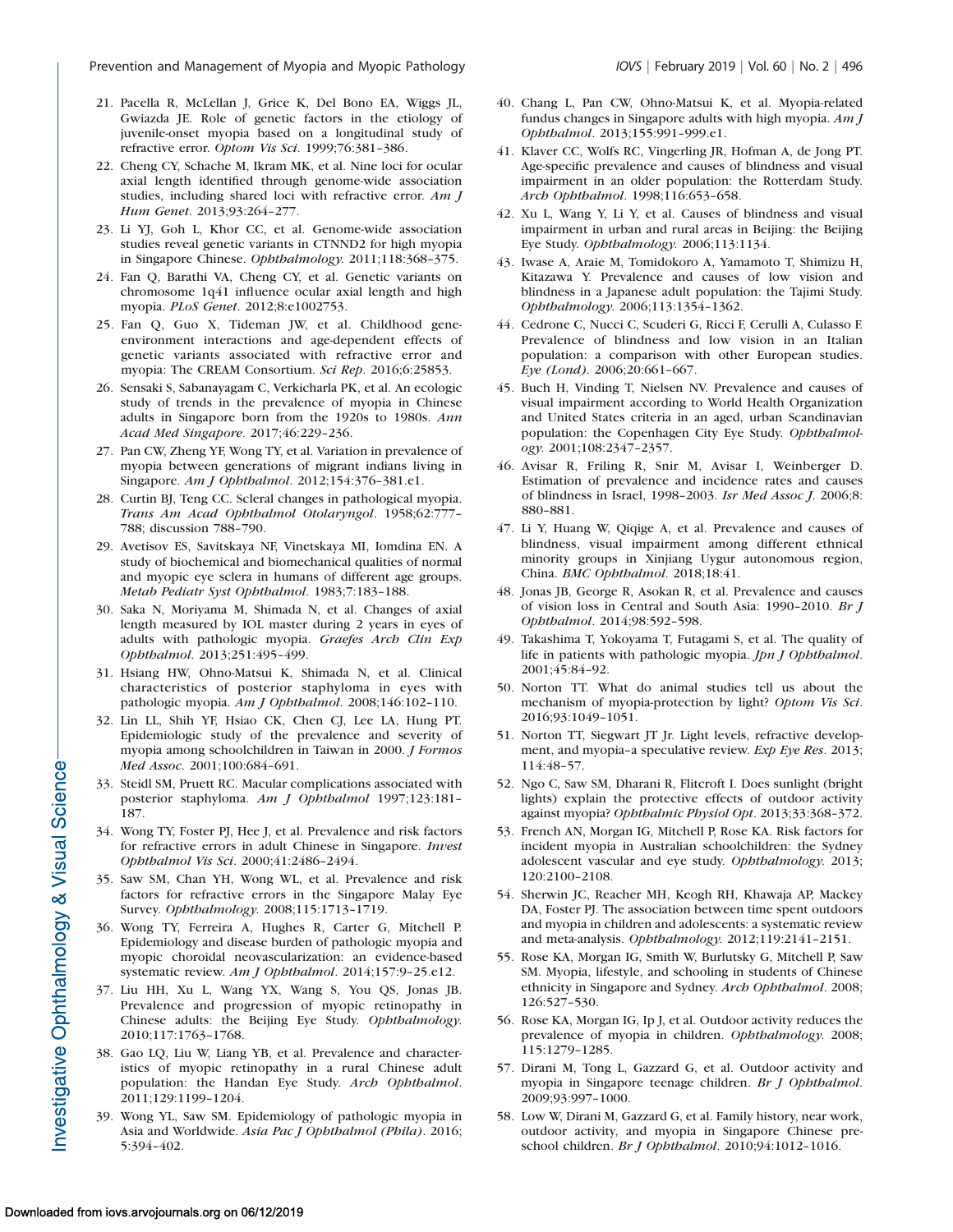- 59. Guo Y, Liu LJ, Xu L, et al. Outdoor activity and myopia among primary students in rural and urban regions of Beijing. Ophthalmology. 2013;120:277–283.
- 60. Jones LA, Sinnott LT, Mutti DO, Mitchell GL, Moeschberger ML, Zadnik K. Parental history of myopia, sports and outdoor activities, and future myopia. Invest Ophthalmol Vis Sci. 2007;48:3524–3532.
- 61. He M, Xiang F, Zeng Y, et al. Effect of time spent outdoors at school on the development of myopia among children in China: a randomized clinical trial. JAMA. 2015;314:1142– 1148.
- 62. Wu PC, Tsai CL, Wu HL, Yang YH, Kuo HK. Outdoor activity during class recess reduces myopia onset and progression in school children. Ophthalmology. 2013;120:1080-1085.
- 63. Jin JX, Hua WJ, Jiang X, et al. Effect of outdoor activity on myopia onset and progression in school-aged children in northeast China: the Sujiatun Eye Care Study. BMC Ophthalmol. 2015;15:73.
- 64. Guggenheim JA, Northstone K, McMahon G, et al. Time outdoors and physical activity as predictors of incident myopia in childhood: a prospective cohort study. Invest Ophthalmol Vis Sci. 2012;53:2856–2865.
- 65. Smith EL III, Hung LF, Huang J. Protective effects of high ambient lighting on the development of form-deprivation myopia in rhesus monkeys. Invest Ophthalmol Vis Sci. 2012;53:421–428.
- 66. Ashby R, Ohlendorf A, Schaeffel F. The effect of ambient illuminance on the development of deprivation myopia in chicks. Invest Ophthalmol Vis Sci. 2009;50:5348–5354.
- 67. Ashby RS, Schaeffel F. The effect of bright light on lens compensation in chicks. Invest Ophthalmol Vis Sci. 2010; 51:5247–5253.
- 68. Wang Y, Ding H, Stell WK, et al. Exposure to sunlight reduces the risk of myopia in rhesus monkeys. PLoS One. 2015;10:e0127863.
- 69. Flitcroft DI. Emmetropisation and the aetiology of refractive errors. Eye (Lond). 2014;28:169–179.
- 70. Read SA, Collins MJ, Vincent SJ. Light exposure and eye growth in childhood. Invest Ophthalmol Vis Sci. 2015;56: 6779–6787.
- 71. Verkicharla PK, Ramamurthy D, Nguyen QD, et al. Development of the FitSight Fitness Tracker to increase time outdoors to prevent myopia. Trans Vis Sci Tech. 2017; 6(3):20.
- 72. Jones-Jordan LA, Mitchell GL, Cotter SA, et al. Visual activity before and after the onset of juvenile myopia. Invest Ophthalmol Vis Sci. 2011;52:1841–1850.
- 73. Saxena R, Vashist P, Tandon R, et al. Incidence and progression of myopia and associated factors in urban school children in Delhi: The North India Myopia Study (NIM Study). PLoS One. 2017;12:e0189774.
- 74. Chua SY, Sabanayagam C, Cheung YB, et al. Age of onset of myopia predicts risk of high myopia in later childhood in myopic Singapore children. Ophthalmic Physiol Opt. 2016; 36:388–394.
- 75. Chua WH, Balakrishnan V, Chan YH, et al. Atropine for the treatment of childhood myopia. Ophthalmology. 2006;113: 2285–2291.
- 76. Tong L, Huang XL, Koh AL, Zhang X, Tan DT, Chua WH. Atropine for the treatment of childhood myopia: effect on myopia progression after cessation of atropine. Ophthalmology. 2009;116:572–579.
- 77. Chia A, Chua WH, Cheung YB, et al. Atropine for the treatment of childhood myopia: safety and efficacy of 0.5%, 0.1%, and 0.01% doses (Atropine for the Treatment of Myopia 2). Ophthalmology. 2012;119:347–354.
- 78. Chia A, Chua WH, Wen L, Fong A, Goon YY, Tan D. Atropine for the treatment of childhood myopia: changes after stopping atropine 0.01%, 0.1% and 0.5%. Am J Ophthalmol. 2014;157:451–457.e1.
- 79. Huang J, Wen D, Wang Q, et al. Efficacy comparison of 16 interventions for myopia control in children: a network meta-analysis. Ophthalmology. 2016;123:697–708.
- 80. Chia A, Lu QS, Tan D. Five-year clinical trial on atropine for the treatment of myopia 2: myopia control with atropine 0.01% eyedrops. Ophthalmology. 2016;123:391–399.
- 81. Lam CS, Tang WC, Tse DY, Tang YY, To CH. Defocus incorporated soft contact (DISC) lens slows myopia progression in Hong Kong Chinese schoolchildren: a 2-year randomised clinical trial. Br J Ophthalmol. 2014;98:40–45.
- 82. Ruiz-Pomeda A, Perez-Sanchez B, Valls I, Prieto-Garrido FL, Gutierrez-Ortega R, Villa-Collar C. MiSight Assessment Study Spain (MASS). A 2-year randomized clinical trial. Graefes Arch Clin Exp Ophthalmol. 2018;256:1011–1021.
- 83. Chamberlain P. Three-year effectiveness of a dual-focus 1 day soft contact lens for myopia control. Cont Lens Anterior Eye. 2018;41(supp 1):S71–S72.
- 84. Kang P, McAlinden C, Wildsoet CF. Effects of multifocal soft contact lenses used to slow myopia progression on quality of vision in young adults. Acta Ophthalmol. 2017;95:e43– e53.
- 85. Cho P, Cheung SW. Retardation of myopia in Orthokeratology (ROMIO) study: a 2-year randomized clinical trial. Invest Ophthalmol Vis Sci. 2012;53:7077–7085.
- 86. Swarbrick HA, Alharbi A, Watt K, Lum E, Kang P. Myopia control during orthokeratology lens wear in children using a novel study design. Ophthalmology. 2015;122:620–630.
- 87. Cho P, Cheung SW, Edwards MH, Fung J. An assessment of consecutively presenting orthokeratology patients in a Hong Kong based private practice. Clin Exp Optom. 2003; 86:331–338.
- 88. Santolaria E, Cervino A, Queiros A, Brautaset R, Gonzalez-Meijome JM. Subjective satisfaction in long-term orthokeratology patients. Eye Contact Lens. 2013;39:388–393.
- 89. Chan TC, Li EY, Wong VW, Jhanji V. Orthokeratologyassociated infectious keratitis in a tertiary care eye hospital in Hong Kong. Am J Ophthalmol. 2014;158:1130–1135.e2.
- 90. Correction of Myopia Evaluation Trial 2 Study Group for the Pediatric Eye Disease Investigator Group. Progressiveaddition lenses versus single-vision lenses for slowing progression of myopia in children with high accommodative lag and near esophoria. Invest Ophthalmol Vis Sci. 2011;52:2749–2757.
- 91. Cheng D, Woo GC, Drobe B, Schmid KL. Effect of bifocal and prismatic bifocal spectacles on myopia progression in children: three-year results of a randomized clinical trial. JAMA Ophthalmol. 2014;132:258–264.
- 92. Lam CS-Y, Tang WC, Lee RP, Chun RK, To CH. Myopia control with multi-segment myopic defocus (MSMD) spectacle lens: a randomised clinical trial. Ophthalmic Physiol Opt. 2017;37: International Myopia Conference O017.
- 93. Hoang QV, Chen CL, Garcia-Arumi J, Sherwood PR, Chang S. Radius of curvature changes in spontaneous improvement of foveoschisis in highly myopic eyes. Br J Ophthalmol. 2016;100:222–226.
- 94. Wu PC, Chen YJ, Chen YH, et al. Factors associated with foveoschisis and foveal detachment without macular hole in high myopia. Eye (Lond). 2009;23:356–361.
- 95. Panozzo G, Mercanti A. Optical coherence tomography findings in myopic traction maculopathy. Arch Ophthalmol. 2004;122:1455–1460.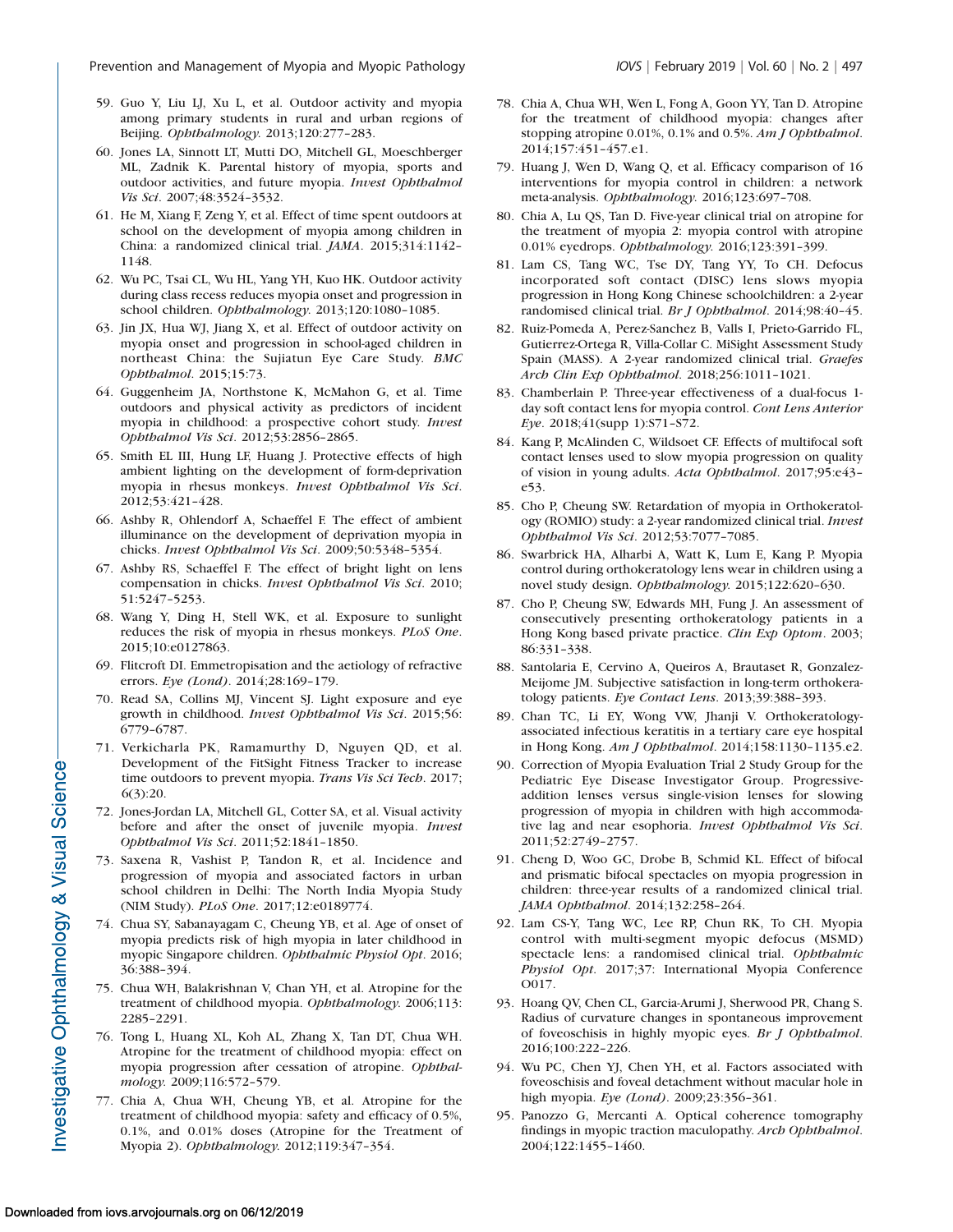- 96. Kobayashi H, Kishi S. Vitreous surgery for highly myopic eyes with foveal detachment and retinoschisis. Ophthalmology. 2003;110:1702–1707.
- 97. Kuhn F. Internal limiting membrane removal for macular detachment in highly myopic eyes. Am J Ophthalmol. 2003; 135:547–549.
- 98. Sayanagi K, Ikuno Y, Tano Y. Tractional internal limiting membrane detachment in highly myopic eyes. Am J Ophthalmol. 2006;142:850–852.
- 99. Ikuno Y, Gomi F, Tano Y. Potent retinal arteriolar traction as a possible cause of myopic foveoschisis. Am J Ophthalmol. 2005;139:462–467.
- 100. Baba T, Tanaka S, Maesawa A, Teramatsu T, Noda Y, Yamamoto S. Scleral buckling with macular plombe for eyes with myopic macular retinoschisis and retinal detachment without macular hole. Am J Ophthalmol. 2006;142: 483–487.
- 101. Ohno-Matsui K, Lai TY, Lai CC, Cheung CM. Updates of pathologic myopia. Prog Retin Eye Res. 2016;52:156–187.
- 102. Shimada N, Sugamoto Y, Ogawa M, Takase H, Ohno-Matsui K. Fovea-sparing internal limiting membrane peeling for myopic traction maculopathy. Am J Ophthalmol. 2012;154: 693–701.
- 103. Kuriyama S, Hayashi H, Jingami Y, Kuramoto N, Akita J, Matsumoto M. Efficacy of inverted internal limiting membrane flap technique for the treatment of macular hole in high myopia. Am J Ophthalmol. 2013;156:125-131.e1.
- 104. Stirpe M, Ripandelli G, Rossi T, Cacciamani A, Orciuolo M. A new adjustable macular buckle designed for highly myopic eyes. Retina. 2012;32:1424–1427.
- 105. Pradeep S, Kumar SV. Macular buckle in myopia. Sci J Med Vis Res. 2015;XXXIII:71–74.
- 106. Rosales-Meneses JL. Macular buckle: indication and limitation. EC Ophthalmol. 2017;6:141–144.
- 107. Alkabes M, Mateo C. Macular buckle technique in myopic traction maculopathy: a 16-year review of the literature and a comparison with vitreous surgery. Graefes Arch Clin Exp Ophthalmol. 2018;256:863–877.
- 108. McBrien NA, Cornell LM, Gentle A. Structural and ultrastructural changes to the sclera in a mammalian model of high myopia. Invest Ophthalmol Vis Sci. 2001;42:2179– 2187.
- 109. McBrien NA, Lawlor P, Gentle A. Scleral remodeling during the development of and recovery from axial myopia in the tree shrew. Invest Ophthalmol Vis Sci. 2000;41:3713–3719.
- 110. Norton TT, Rada JA. Reduced extracellular matrix in mammalian sclera with induced myopia. Vision Res. 1995; 35:1271–1281.
- 111. Wollensak G, Iomdina E. Crosslinking of scleral collagen in the rabbit using glyceraldehyde. J Cataract Refract Surg. 2008;34:651–656.
- 112. Tian XD, Cheng YX, Liu GB, et al. Expressions of type I collagen, alpha2 integrin and beta1 integrin in sclera of guinea pig with defocus myopia and inhibitory effects of bFGF on the formation of myopia. Int J Ophthalmol. 2013; 6:54–58.
- 113. Yang B. Biology and the sclera morphology changes in short-term guinea pig form deprivation myopia model. Int J Ophthalmol. 2009;9:1871–1875.
- 114. McBrien NA, Norton TT. Prevention of collagen crosslinking increases form-deprivation myopia in tree shrew. Exp Eye Res 1994;59:475–486.
- 115. Zhang X, Tao XC, Zhang J, et al. A review of collagen crosslinking in cornea and sclera. J Ophthalmol. 2015;2015: 289467.
- 116. Alhayek A, Lu PR. Corneal collagen crosslinking in keratoconus and other eye disease. Int J Ophthalmol. 2015;8:407–418.
- 117. Iseli HP, Korber N, Koch C, et al. Scleral cross-linking by riboflavin and blue light application in young rabbits: damage threshold and eye growth inhibition. Graefes Arch Clin Exp Ophthalmol. 2016;254:109–122.
- 118. Wollensak G, Iomdina E. Long-term biomechanical properties of rabbit sclera after collagen crosslinking using riboflavin and ultraviolet A (UVA). Acta Ophthalmol. 2009;87:193–198.
- 119. Wollensak G, Spoerl E, Reber F, Seiler T. Keratocyte cytotoxicity of riboflavin/UVA-treatment in vitro. Eye (Lond). 2004;18:718–722.
- 120. Wollensak G, Spoerl E, Wilsch M, Seiler T. Endothelial cell damage after riboflavin-ultraviolet-A treatment in the rabbit. J Cataract Refract Surg. 2003;29:1786–1790.
- 121. Zhang F, et al. A pilot study to enhance the strength of sclera tissue in donated human eye and rabbit by crosslinking with UV-A and blue-light. In: International Myopia Conference; 2015: Abstract P136.
- 122. Kim M, Takaoka A, Hoang QV, Trokel SL, Paik DC. Pharmacologic alternatives to riboflavin photochemical corneal cross-linking: a comparison study of cell toxicity thresholds. Invest Ophthalmol Vis Sci. 2014;55:3247–3257.
- 123. Hoang QV. In vivo assessment of scleral deformability in highly myopic eyes. In: 50th Annual Retina Society Meeting. Boston, MA: Retina Society; 2017.
- 124. Paik DC, Solomon MR, Wen Q, Turro NJ, Trokel SL. Aliphatic beta-nitroalcohols for therapeutic corneoscleral cross-linking: chemical mechanisms and higher order nitroalcohols. Invest Ophthalmol Vis Sci. 2010;51:836–843.
- 125. Paik DC, Wen Q, Airiani S, Braunstein RE, Trokel SL. Aliphatic beta-nitro alcohols for non-enzymatic collagen cross-linking of scleral tissue. Exp Eye Res. 2008;87:279– 285.
- 126. Babar N, Kim M, Cao K, et al. Cosmetic preservatives as therapeutic corneal and scleral tissue cross-linking agents. Invest Ophthalmol Vis Sci. 2015;56:1274–1282.
- 127. Kim SY, Babar N, Munteanu EL, et al. Evaluating the toxicity/ fixation balance for corneal cross-linking with sodium hydroxymethylglycinate (SMG) and riboflavin-UVA (CXL) in an ex vivo rabbit model using confocal laser scanning fluorescence microscopy. Cornea. 2016;35:550–556.
- 128. Wollensak G. Thermomechanical stability of sclera after glyceraldehyde crosslinking. Graefes Arch Clin Exp Ophthalmol. 2011;249:399–406.
- 129. Mattson MS, Huynh J, Wiseman M, Coassin M, Kornfield JA, Schwartz DM. An in vitro intact globe expansion method for evaluation of cross-linking treatments. Invest Ophthalmol Vis Sci. 2010;51:3120–3128.
- 130. Wang M, Corpuz CC. Effects of scleral cross-linking using genipin on the process of form-deprivation myopia in the guinea pig: a randomized controlled experimental study. BMC Ophthalmology. 2015;15:89.
- 131. Zheng YF, Pan CW, Chay J, Wong TY, Finkelstein E, Saw SM. The economic cost of myopia in adults aged over 40 years in Singapore. Invest Ophthalmol Vis Sci. 2013;54:7532–7537.
- 132. Wu PC, Chen CT, Lin KK, et al. Myopia prevention and outdoor light intensity in a school-based cluster randomized trial. Ophthalmology. 2018;125:1239–1250.
- 133. Walline JJ, Jones LA, Sinnott L, et al. A randomized trial of the effect of soft contact lenses on myopia progression in children. Invest Ophthalmol Vis Sci. 2008;49:4702–4706.
- 134. Walline JJ, Jones LA, Mutti DO, Zadnik K. A randomized trial of the effects of rigid contact lenses on myopia progression. Arch Ophthalmol. 2004;122:1760–1766.

Investigative Ophthalmology & Visual Science